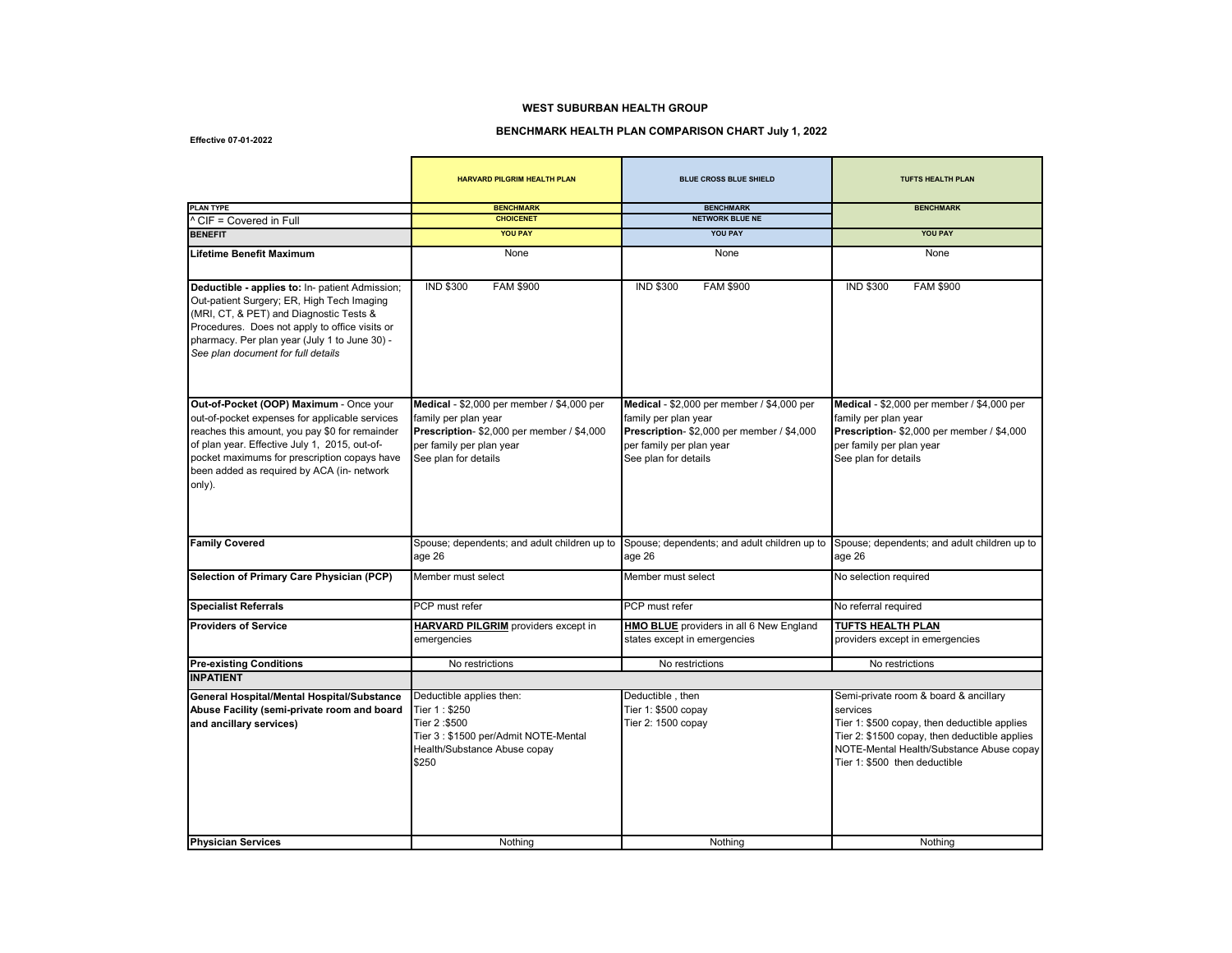|                                                                                                                | HARVARD PILGRIM HEALTH PLAN                                                                                                                                             | <b>BLUE CROSS BLUE SHIELD</b>                                                                                                                                                                                | <b>TUFTS HEALTH PLAN</b>                                                                                     |
|----------------------------------------------------------------------------------------------------------------|-------------------------------------------------------------------------------------------------------------------------------------------------------------------------|--------------------------------------------------------------------------------------------------------------------------------------------------------------------------------------------------------------|--------------------------------------------------------------------------------------------------------------|
| <b>PLAN TYPE</b>                                                                                               | <b>BENCHMARK</b>                                                                                                                                                        | <b>BENCHMARK</b>                                                                                                                                                                                             | <b>BENCHMARK</b>                                                                                             |
| ^ CIF = Covered in Full                                                                                        | <b>CHOICENET</b>                                                                                                                                                        | <b>NETWORK BLUE NE</b>                                                                                                                                                                                       |                                                                                                              |
| <b>BENEFIT</b>                                                                                                 | <b>YOU PAY</b>                                                                                                                                                          | <b>YOU PAY</b>                                                                                                                                                                                               | <b>YOU PAY</b>                                                                                               |
| <b>Skilled Nursing Facility</b>                                                                                | Deductible applies, then 20% Coinsurance -<br>Limited to 100 days per Plan Year                                                                                         | Deductible, then covered in full up to 100<br>days                                                                                                                                                           | Covered in Full after Deductible, up to 100<br>days per plan year                                            |
| <b>Newborn Well Baby Care</b><br>(Inpatient)                                                                   | Nothing                                                                                                                                                                 | Nothing                                                                                                                                                                                                      | Nothing                                                                                                      |
| <b>OUTPATIENT</b>                                                                                              |                                                                                                                                                                         |                                                                                                                                                                                                              |                                                                                                              |
| <b>Emergency Room Visits for Emergency or</b><br><b>Accident Care</b>                                          | Deductible applies, then \$100 Copay per visit.<br>Copay is waived if admitted to the hospital<br>directly from the emergency room, then<br>Inpatient copay would apply | Deductible applies, then \$100 Copay per visit. \$100 copay, then deductible applies<br>Copay is waived if admitted to the hospital<br>directly from the emergency room, then<br>Inpatient copay would apply | (Inpatient copay applies if admitted)                                                                        |
| Outpatient Surgery in a Day Surgery facility<br>or Hospital                                                    | Deductible applies, then \$250 copay per visit Deductible applies, then \$250 copay per visit                                                                           |                                                                                                                                                                                                              | \$250 copay per outpatient surgery, then<br>deductible                                                       |
| <b>CT, MRI and Pet Scans</b>                                                                                   | Deductible applies, then \$100 Copay per<br>procedure                                                                                                                   | Deductible, then \$100 copay (scheduled<br>outpatient)                                                                                                                                                       | \$100 copay, then Deductible                                                                                 |
| Hemodialysis                                                                                                   | Non - hospital based - Deductible applies,<br>then no charge<br>Hospital based - See Inpatient                                                                          | Deductible, then CIF^                                                                                                                                                                                        | Deductible, then CIF <sup>A</sup>                                                                            |
| <b>Physical Therapy</b>                                                                                        | Copay: \$20 per visit - Limited to 30 visits per<br>plan year                                                                                                           | \$20 copay; up to 60 visits per calendar year<br>(Unlimited for autism)                                                                                                                                      | Speech and short-term PT/OT<br>\$20 copay per visit; 30 visits per plan year                                 |
| <b>Office Visits Primary Care</b><br>Physician                                                                 | \$20 copay per visit                                                                                                                                                    | \$20 copay per visit                                                                                                                                                                                         | \$20 copay per visit                                                                                         |
| <b>Preventive OV - PCP</b>                                                                                     | Nothing                                                                                                                                                                 | Nothing                                                                                                                                                                                                      | Nothing                                                                                                      |
| <b>Medical Care/Mental Health Care/Substance</b><br>Abuse Care (Mental Health copays excluded<br>from OOP max) | \$20 copay per visit                                                                                                                                                    | \$20 copay per visit                                                                                                                                                                                         | \$20 copay per visit                                                                                         |
| <b>Office Visits Specialist</b>                                                                                | Tier 1: \$30 copay per visit<br>Tier 2: \$60 copay per visit<br>Tier 3: \$90 copay per visit                                                                            | \$60 copay per visit                                                                                                                                                                                         | \$60 copay per visit                                                                                         |
| OB/GYN                                                                                                         | \$20 copay per visit                                                                                                                                                    | \$20 copay per visit                                                                                                                                                                                         | \$20 copay per visit                                                                                         |
| <b>GYN-Preventive Office visit</b>                                                                             | Nothing                                                                                                                                                                 | Nothing                                                                                                                                                                                                      | Nothing                                                                                                      |
| Diagnostic X-ray and Lab                                                                                       | Deductible, then CIF <sup>^</sup>                                                                                                                                       | Deductible, then CIF <sup>^</sup>                                                                                                                                                                            | Deductible, then CIF^                                                                                        |
| <b>Routine Vision Exam</b>                                                                                     | \$0 copay - 1 every 2 years                                                                                                                                             | \$0 copay; one visit every 12 months                                                                                                                                                                         | \$20 copay per visit; one visit per plan year.<br>Eyewear discounts available at participating<br>providers. |
| Pre-Admission Testing -                                                                                        | Deductible, then CIF^                                                                                                                                                   | Deductible, then CIF^                                                                                                                                                                                        | Deductible, then CIF^                                                                                        |
| <b>Maternity Care visits</b>                                                                                   | Nothing                                                                                                                                                                 | Nothing                                                                                                                                                                                                      | Routine is CIF, non routine subject to<br>deductible                                                         |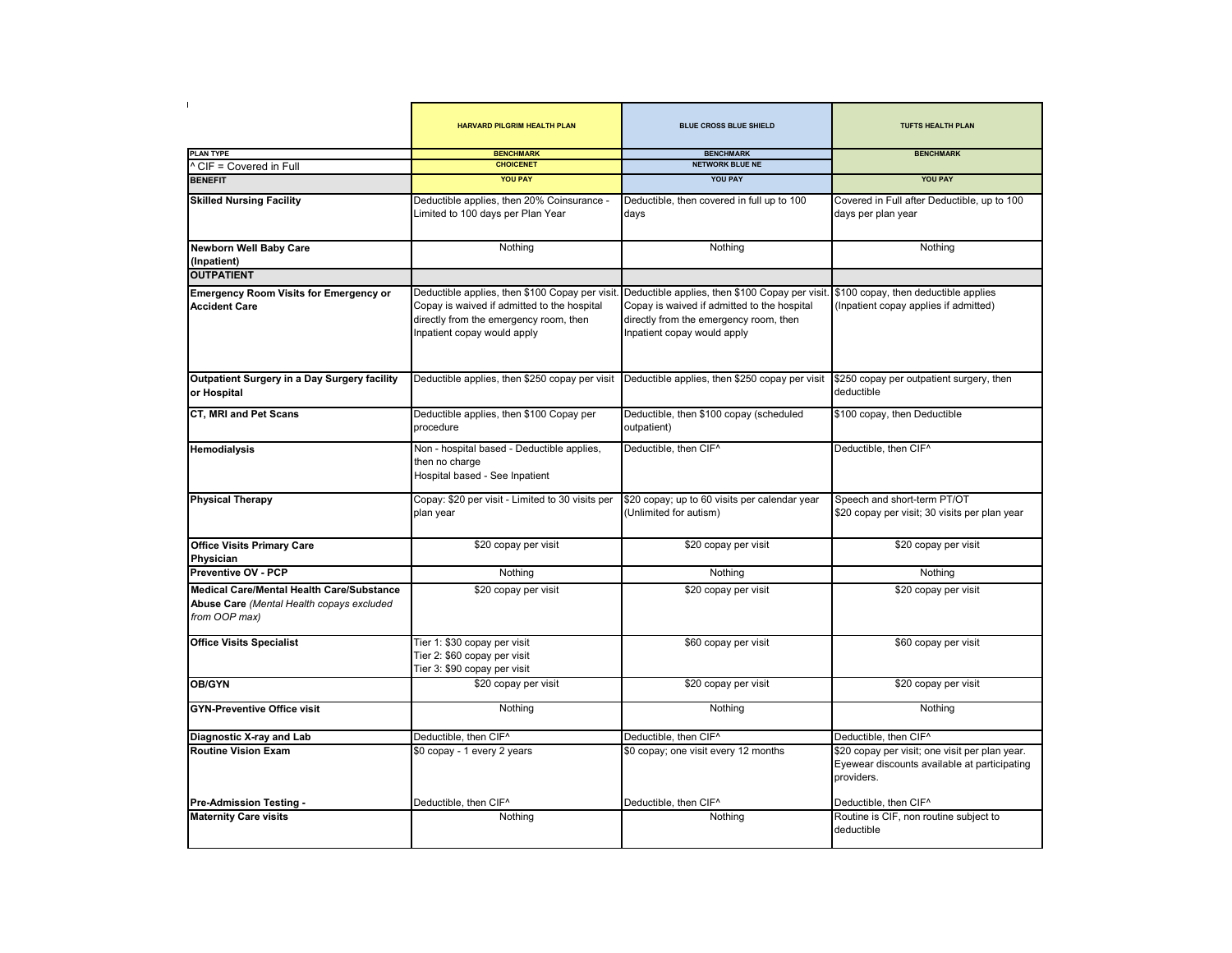|                                             | <b>HARVARD PILGRIM HEALTH PLAN</b>                                                                                                                                                                                                                                                                                                                  | <b>BLUE CROSS BLUE SHIELD</b>                                                                                                                                                                                                                                                                                                                                                   | <b>TUFTS HEALTH PLAN</b>                                                                                                                                                                                                                                                                                                                                                                                   |
|---------------------------------------------|-----------------------------------------------------------------------------------------------------------------------------------------------------------------------------------------------------------------------------------------------------------------------------------------------------------------------------------------------------|---------------------------------------------------------------------------------------------------------------------------------------------------------------------------------------------------------------------------------------------------------------------------------------------------------------------------------------------------------------------------------|------------------------------------------------------------------------------------------------------------------------------------------------------------------------------------------------------------------------------------------------------------------------------------------------------------------------------------------------------------------------------------------------------------|
| <b>PLAN TYPE</b><br>^ CIF = Covered in Full | <b>BENCHMARK</b><br><b>CHOICENET</b>                                                                                                                                                                                                                                                                                                                | <b>BENCHMARK</b><br><b>NETWORK BLUE NE</b>                                                                                                                                                                                                                                                                                                                                      | <b>BENCHMARK</b>                                                                                                                                                                                                                                                                                                                                                                                           |
| <b>BENEFIT</b>                              | <b>YOU PAY</b>                                                                                                                                                                                                                                                                                                                                      | <b>YOU PAY</b>                                                                                                                                                                                                                                                                                                                                                                  | <b>YOU PAY</b>                                                                                                                                                                                                                                                                                                                                                                                             |
| <b>Dental Services</b>                      | Children up to age 13 - Preventative dental<br>when authorized by PCP; up to two exams per<br>calendar year, including cleaning, fluoride<br>treatment and x-rays. Initial emergency<br>treatment (within 72 hours of injury) necessary<br>to repair oral injuries.<br>Extraction of impacted teeth.                                                | Children under age 12: Preventive dental<br>one exam every six months., incl. cleaning,<br>fluoride treatment and x-rays.<br>All members: Extraction of impacted teeth<br>imbedded in the bone. Facility charges ONLY<br>when a serious medical condition that<br>requires admittance to a network hospital as<br>inpatient in order for dental care to be safely<br>performed. | Children under age 12; Preventative dental,<br>periodic oral exam, cleaning, fluoride<br>treatment once every six months. X-rays: Full<br>mouth once every five years, bitewing x-rays<br>once every six months, and periapicals as<br>needed.<br>MUST use participating dentist. Emergency<br>Services - LIMITED<br>TO X RAYS AND EMERGENCY ORAL<br><b>SURGERY</b><br>ER or OFFICE VISIT COPAY WILL APPLY |
| <b>OTHER FEATURES</b>                       |                                                                                                                                                                                                                                                                                                                                                     |                                                                                                                                                                                                                                                                                                                                                                                 |                                                                                                                                                                                                                                                                                                                                                                                                            |
| <b>Private Duty Nursing</b>                 | Nothing when medically                                                                                                                                                                                                                                                                                                                              | Nothing when medically                                                                                                                                                                                                                                                                                                                                                          | Not a covered benefit                                                                                                                                                                                                                                                                                                                                                                                      |
| (only when medically necessary)             | necessary                                                                                                                                                                                                                                                                                                                                           | necessary                                                                                                                                                                                                                                                                                                                                                                       |                                                                                                                                                                                                                                                                                                                                                                                                            |
| <b>Home Health Care</b>                     | Member cost sharing depends on types of<br>services provided and tier placement of<br>provider rendering dervices, as listed in the<br>Schedule of Benefits. For example, for<br>services provided by a physician, see<br>"physician and Other Professional Office<br>Visits." For inpatient hospital care, see<br>"Hospital - Inpatient Services." | Deductible, then CIF <sup>^</sup>                                                                                                                                                                                                                                                                                                                                               | Deductible, then CIF^                                                                                                                                                                                                                                                                                                                                                                                      |
| <b>Hospice Care</b>                         | Same as Home Health Care                                                                                                                                                                                                                                                                                                                            | Deductible, then CIF <sup>^</sup>                                                                                                                                                                                                                                                                                                                                               | Deductible, then CIF <sup>^</sup>                                                                                                                                                                                                                                                                                                                                                                          |
| <b>Durable Medical Equipment</b>            | Deductible, then CIF^                                                                                                                                                                                                                                                                                                                               | Deductible, then 20% coinsurance                                                                                                                                                                                                                                                                                                                                                | Covered in Full                                                                                                                                                                                                                                                                                                                                                                                            |
| Ambulance                                   | Nothing when medically necessary                                                                                                                                                                                                                                                                                                                    | Deductible then covered in full                                                                                                                                                                                                                                                                                                                                                 | Covered in full when medically necessary                                                                                                                                                                                                                                                                                                                                                                   |
| <b>Radiation Therapy</b>                    | Deductible, then CIF^                                                                                                                                                                                                                                                                                                                               | Deductible, then CIF^                                                                                                                                                                                                                                                                                                                                                           | Deductible, then CIF <sup>^</sup>                                                                                                                                                                                                                                                                                                                                                                          |
| Chemotherapy                                | Deductible, then CIF^                                                                                                                                                                                                                                                                                                                               | Deductible, then CIF <sup>^</sup>                                                                                                                                                                                                                                                                                                                                               | Deductible, then CIF <sup>^</sup>                                                                                                                                                                                                                                                                                                                                                                          |
| <b>Chiropractor Visits</b>                  | \$20 copay, 20 visits per plan year                                                                                                                                                                                                                                                                                                                 | \$20 copay per visit. 12 visits maximum per<br>calendar year                                                                                                                                                                                                                                                                                                                    | \$20 copay per visit; up to 12 visits per plan<br>year                                                                                                                                                                                                                                                                                                                                                     |
| Acupuncture                                 | \$30 copay, 12 visits per plan year                                                                                                                                                                                                                                                                                                                 | \$60 copay, 12 visits per plan year                                                                                                                                                                                                                                                                                                                                             | \$20 copay, unlimited visits                                                                                                                                                                                                                                                                                                                                                                               |